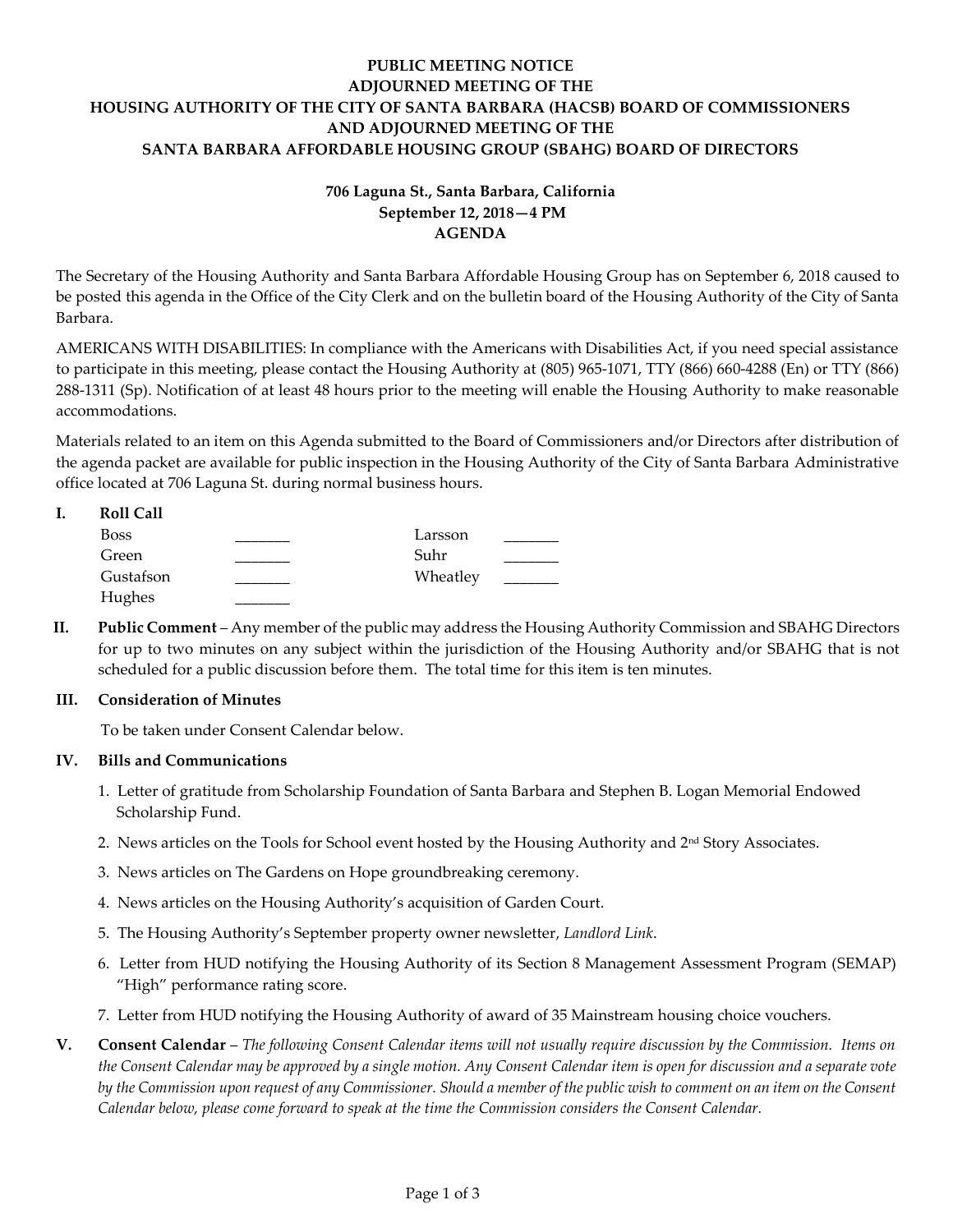### **1. Subject: Consideration of Minutes**

[Recommendation: That the HACSB Commission and SBAHG Board approve the Minutes of their August 1,](https://hacsb.org/download/meetings_2018/items/09_september/Item-V.1.pdf)  2018 Regular Meeting.

# **2. Subject: Expenditures June 2018**

[Recommendation: That the Commission approve costs incurred and payments made for the month of June](https://hacsb.org/download/meetings_2018/items/09_september/Item-V.2.pdf) 2018.

### **3. Subject: Expenditures July 2018**

[Recommendation: That the Commission approve costs incurred and payments made for the month of July](https://hacsb.org/download/meetings_2018/items/09_september/Item-V.3.pdf) 2018.

### **4. Subject: Investment Report for the Quarter Ended June 30, 2018**

[Recommendation: That the Commission review and order filed the quarterly investment report for quarter](https://hacsb.org/download/meetings_2018/items/09_september/Item-V.4.pdf)  ended March 31, 2018.

### **VI. Report of Executive Director**

# **1. [Subject: Ratification of License Agreement for Private Use of Licensed Parking Spaces at Grace Village](https://hacsb.org/download/meetings_2018/items/09_september/Item-VI.1.pdf)  Apartments**

Recommendation: That the Commission ratify the Executive Director's execution of a License Agreement between California Lutheran Homes as the Licensor and the Housing Authority as Licensee for the use of a leased parking strip adjacent to Grace Village Apartments, 3869 State Street.

# **[2. Subject: Opening of Section 8 Housing Choice Voucher Wait List](https://hacsb.org/download/meetings_2018/items/09_september/Item-VI.2.pdf)**

Recommendation: That the Commission receive a report on the opening of applications for the Section 8 waiting list. This report is for information only; no action needed.

### **[3. Subject: Contract Award to Pueblo Construction for Rehabilitation Improvements at 2904 State Street](https://hacsb.org/download/meetings_2018/items/09_september/Item-VI.3.pdf)**

Recommendation: That the Commission: (1) approve the award and execution of a contract with Pueblo Construction in the amount of \$205,391.13 for rehabilitation improvements to the apartment complex located at 2904 State Street; (2) authorize the Executive Director, or his designee, to approve up to \$30,809 (15% of the base amount) in additional expenses to cover any cost increases resulting from change orders for work not anticipated or covered by the contract; and (3) note that the cost of this project will be funded from a \$240,000 Community Development Block Grant (CDBG) administered by the City of Santa Barbara. While not anticipated, any excess funding above the CDBG grant will come from Housing Authority reserves, if needed.

# **[4. Subject: Approval of Contract with Pathpoint for Residential Support Services Program](https://hacsb.org/download/meetings_2018/items/09_september/Item-VI.4.pdf)**

Recommendation: That the Commission: (1) approve a contract with PathPoint in the amount of \$70,000 for the period of October 1, 2018 to September 30, 2019, for site-based Residential Support Services Program at El Carrillo, Artisan Court and Bradley Studios; (2) find it appropriate to waive the Procurement procedures for the selection of PathPoint ; and (3) authorize the Executive Director, or his designee, to execute the contract on behalf of the Housing Authority.

#### **[5. Subject: Approval of Payment Standards](https://hacsb.org/download/meetings_2018/items/09_september/Item-VI.5.pdf)**

Recommendation: That the Commission approve the Authority's new Payment Standards based upon HUD's published revised Fair Market Rents for Santa Barbara County effective October 1, 2018.

#### **[6. Subject: Housing America Month Activities](https://hacsb.org/download/meetings_2018/items/09_september/Item-VI.6.pdf)**

Recommendation: That the Commission receive information on planned local activities in October celebrating and supporting Housing America Month.

#### **7. Subject: Development Update**

Recommendation: That the Commission receive an oral report on the status of developments in planning and/or under construction.